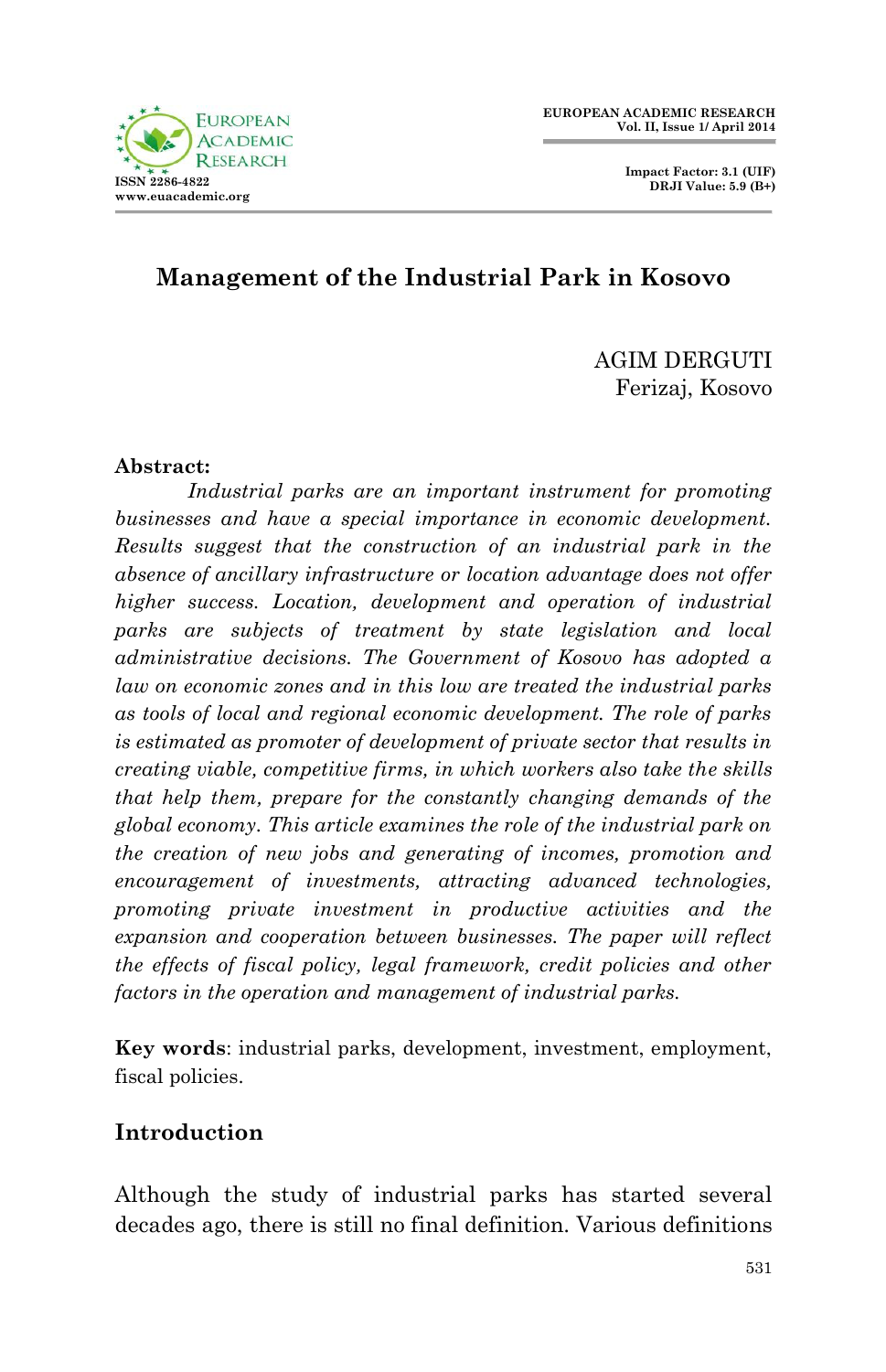are given related to industrial parks, but most acceptable definition is the one that considers the industrial park as a large land area, divided into plots and destined for the simultaneous use of several firms, characterized by the joined use of infrastructure and the proximity of the location of firms with each other and are characterized by facilitating of access and standpoint circulation. Being observed by the development dynamics, Industrial Park reflects several development stages, which can be summarized in five main periods:

• In 1900-1930 period, the industrial park appears as a feature of the development of the U.S., in the form of "industrial district ", occupies an area away from the city, constructed, developed, is financed privately and is mainly located near railway lines.

• In 1940-1950 period, industrial park appears developed, managed, and funded by central and local government, aims revitalizing the urban development, marks successes but it is not paid any great attention.

• In 1960-1975 period, industrial park appears as a reality that enjoys attention increasingly large and is spread to the four corners of the U.S. The spread is influenced by a number of factors such as: the development of road networks, increased use of trucks of large tonnage, the growth of car's ownership, rising cost and competition activity in the city center, the commercial interest of businesses to industrial parks, changes in production technology, the development of information appliances with electronic control and automatic machinery methods etc.

• In 1980-1995 period Industrial Park features a different character. His character is not typical industrial but begins to include activities dealing with mixed uses or intensive development of lands.

• In 2000-2013 period the industrial park is showing a character that reflects the orientation and close connection of destination, operation, and the development with its advanced technology, management methods, and the legal framework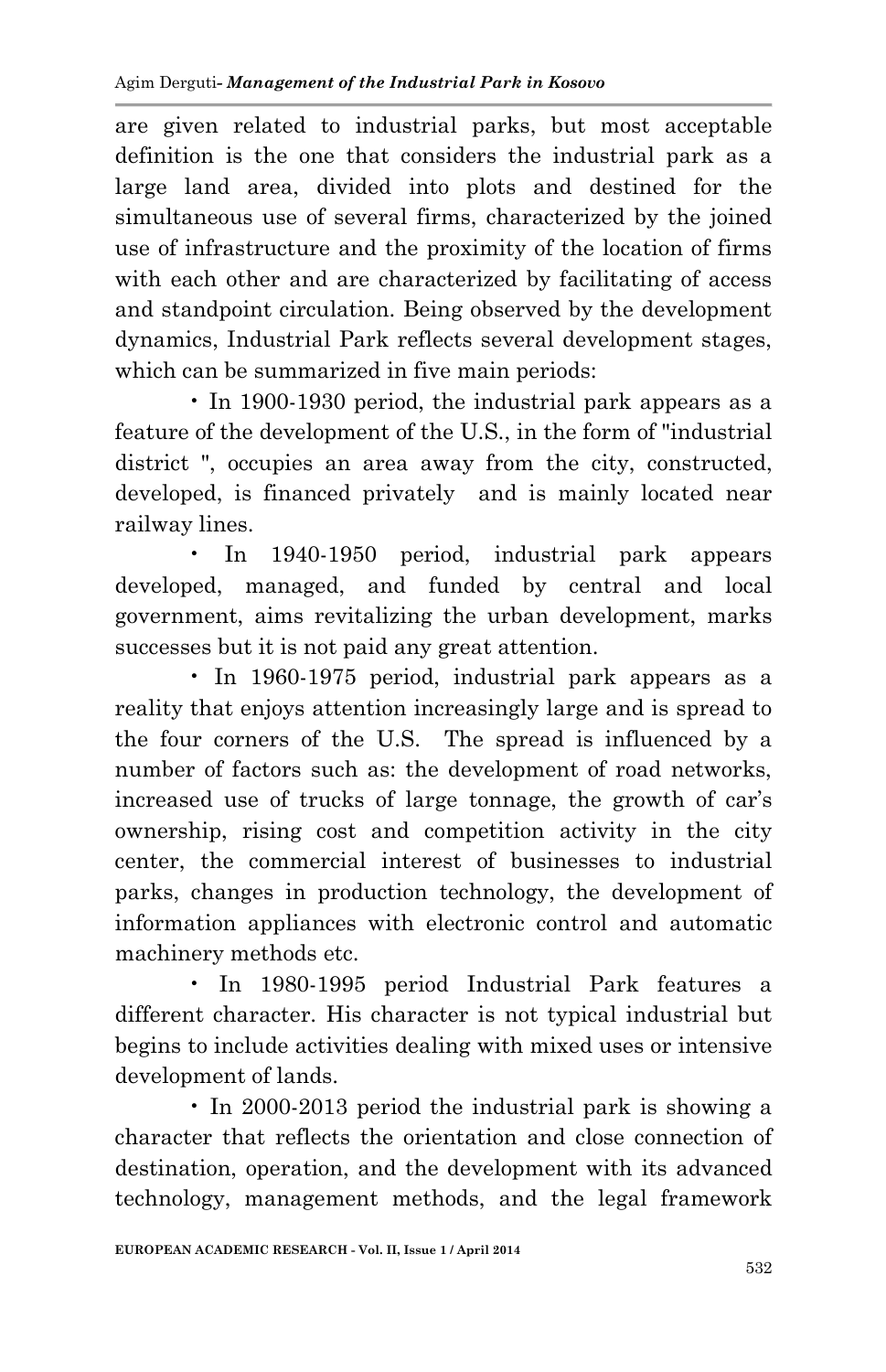and institution.

In the recent years Kosovo has undergone several changes related to the industrial production. Given the success story of industrial parks in developed and developing process countries, in accordance with the latest trends in the industry issue, creation of industrial parks, Kosovo is a country that has taken the first steps in creating the legal framework, but still faces difficulties to meet the needs of industrial parks regarding their success. Concentration of certain types of companies has always attracted investors and has facilitated the development of clusters in order to use the common areas, the use of modern infrastructure, business cooperation etc. Seeing the advantages of grouping the businesses in a given territory of different countries around the world, depending on the specifics of the country, in the legal form they have created free economic zones, industrial parks, technology parks, business parks, etc. as a local and national instrument of economic development. Given the importance of such organization, but also by analyzing the best practices of developed countries, the Kosovo government adopted the law on the economic zones. Subject of treatment by state legislation and administrative decisions are made and local industrial parks that are treated under the law for the economic zones. With the construction, development and financing of the parks will be achieved:

• Promotion and encouragement of investments in Kosovo by providing adequate infrastructure for investors and the development of activities;

• Aid in the overall economic development of Kosovo, especially on the private sector;

• The creation of new jobs and income generation;

- Withdrawal of advanced technologies;
- Concentration of businesses in a particular place;
- Expansion and cooperation between businesses;

• creating conditions for businesses for more easily access connections, transport , electricity supply, water and services in support of business and increasing the competition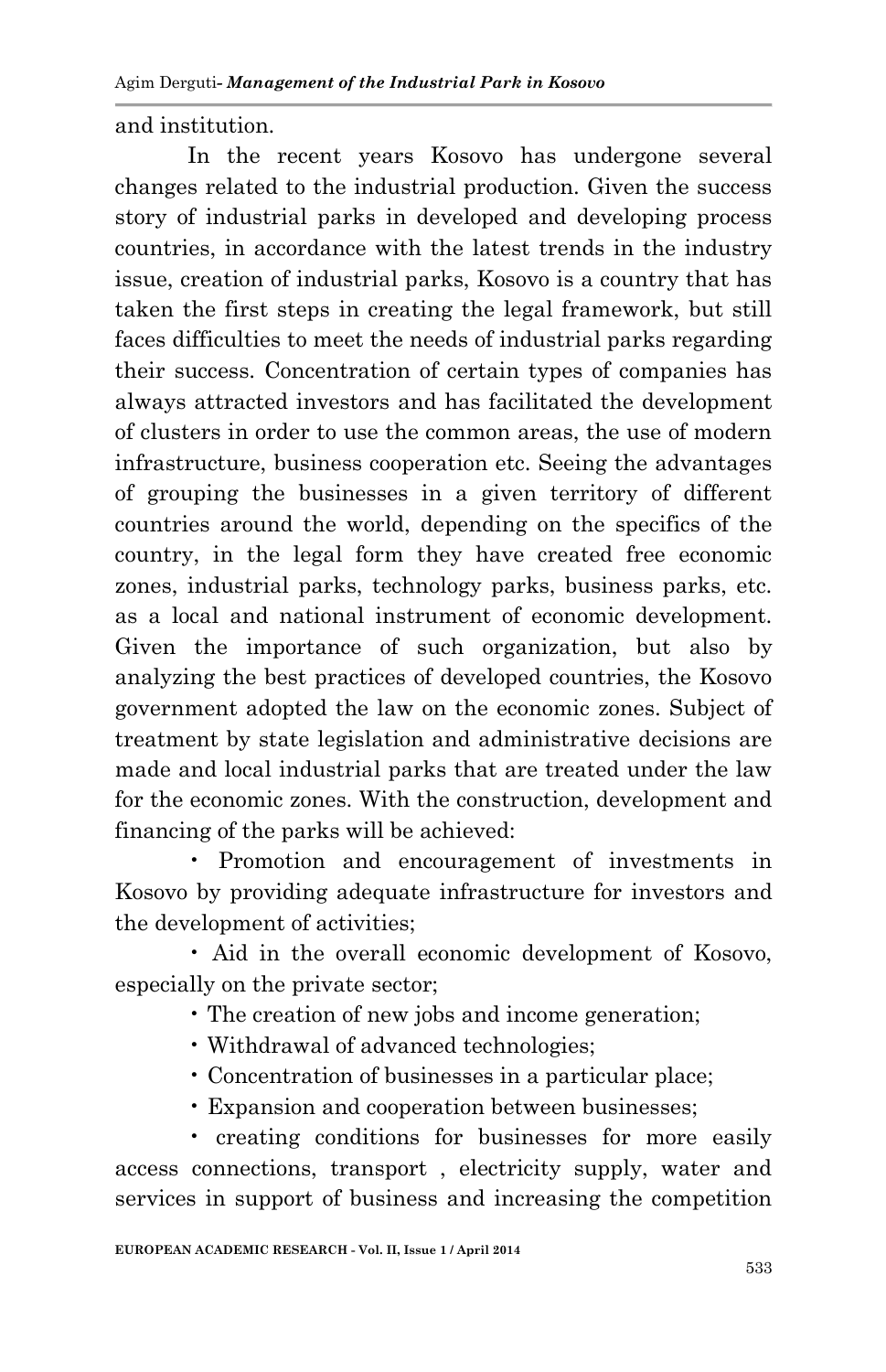in the local business etc.

The industrial park represents the traditional form of planned industrial development that continues to exist with orientation and focus only on attempting to produce and being intended to accommodate manufacturing firms and industries, warehouses and stores. Industrial parks play a positive role in economic development, if they are conceived, created, and conducted in the presence or not of some conditions and a positive or negative role of some factors. It means that parks except are affected by certain conditions and factors (fiscal policies, legal framework, credit policies, etc) these also influence their impact in various forms (opening new jobs, fostering and encouraging investment, attracting new technologies, promote private investment in productive activities etc.) .

## **The role of industrial parks in creation of new job positions**

Like all the transition economies in the region, Kosovo has liberalized its economy and has encouraged the growth of private sector. The creation of industrial parks in Kosovo has impacted in improving conditions for private sector and foreign investors, declare the owners of companies that already operate in such parks. Since the creation of parks in Kosovo has been increased investments in these areas, are consistently set new businesses and as a result it has been increased the number of employees each year by improving the economic situation and providing a better welfare.

At the same time industrial parks have made to reflect more on assistance and the support of the government that should give especially in terms of encouraging and developing the investment in our country, creating real and tangible incentives for all investors in particular those who invest in economic areas.

Increasing the number of employees was preceded by the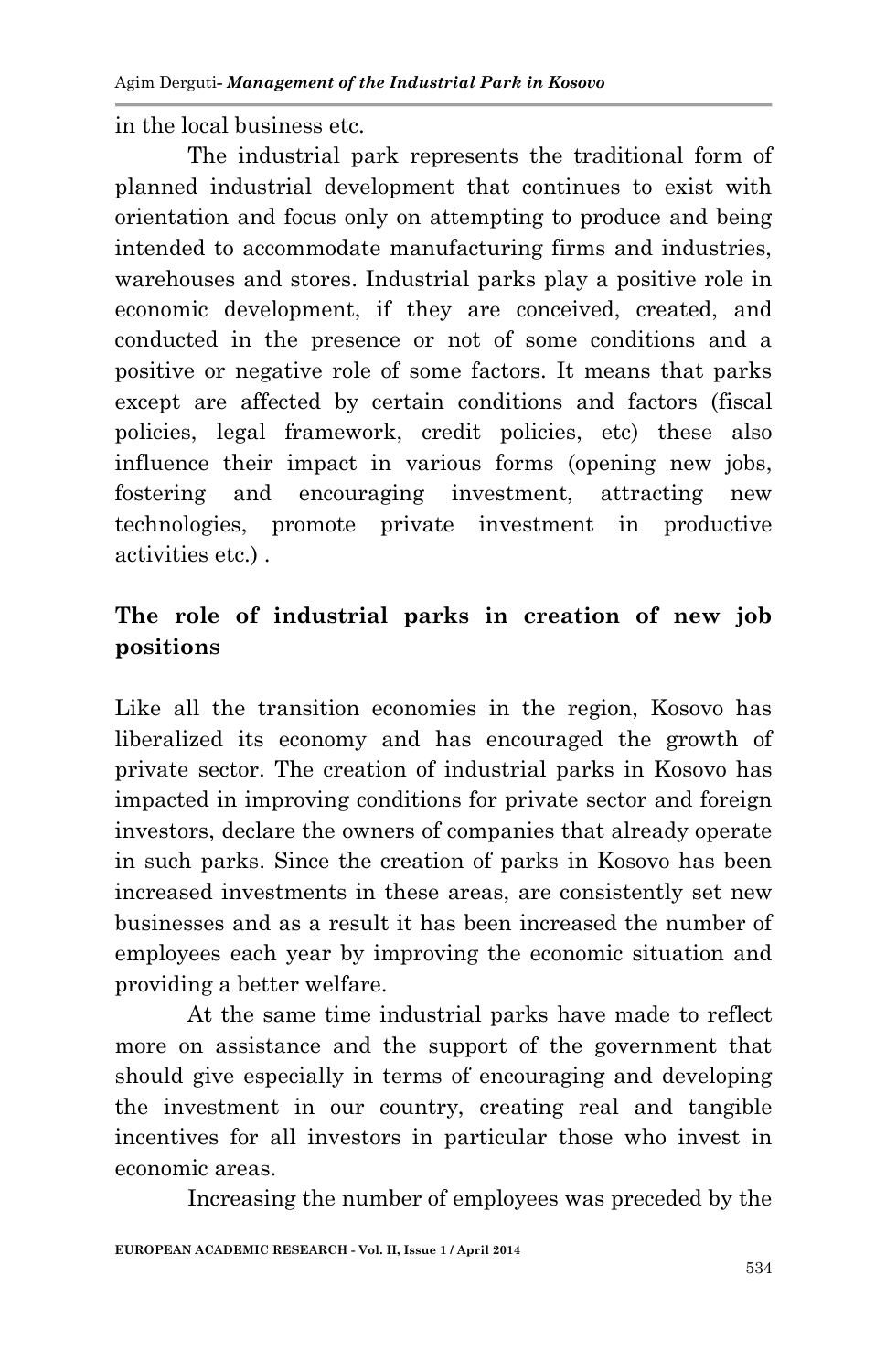use of efficient programs promoting the employment, contribution and educational reforms which adapt its product, the pupil / student with the employment market. State institutions have been prioritized and will have in the future the growth of the budget for the education, training, qualification and the adaptation of the skills of the unemployed with the market demands, thus giving support the social groups.

## **The role of industrial parks on encouraging the investments**

Encouraging of foreign investment as an instrument with an important contribution in economic growth is supported by institutions with program built on clear and measurable objectives. Given this, we can say that it is build legal infrastructure that gives way the creations of industrial parks as a driving factor of local investment as well as foreign direct investment. The creation of economic zones, business parks, industrial parks etc.. has become the address of different investors. Now, have started to function several economic areas which are labeled depending on the mode of operation and types of businesses which are doing business in these areas. Among them is the park / industrial zone in Ferizaj which was established by the decision of the municipal assembly in 2003. In this area are located all the companies that had applied in the first phase , which have been the main driver to promote and encourage the region's businesses to compete in the establishment of businesses in the economic zones that extend to the territory of Kosovo . The number of investors who are interested in investing is increasing every day, as it is increasing the number of industrial parks.

# **The role of industrial parks to attract new technologies and encouraging private investment in productive activities**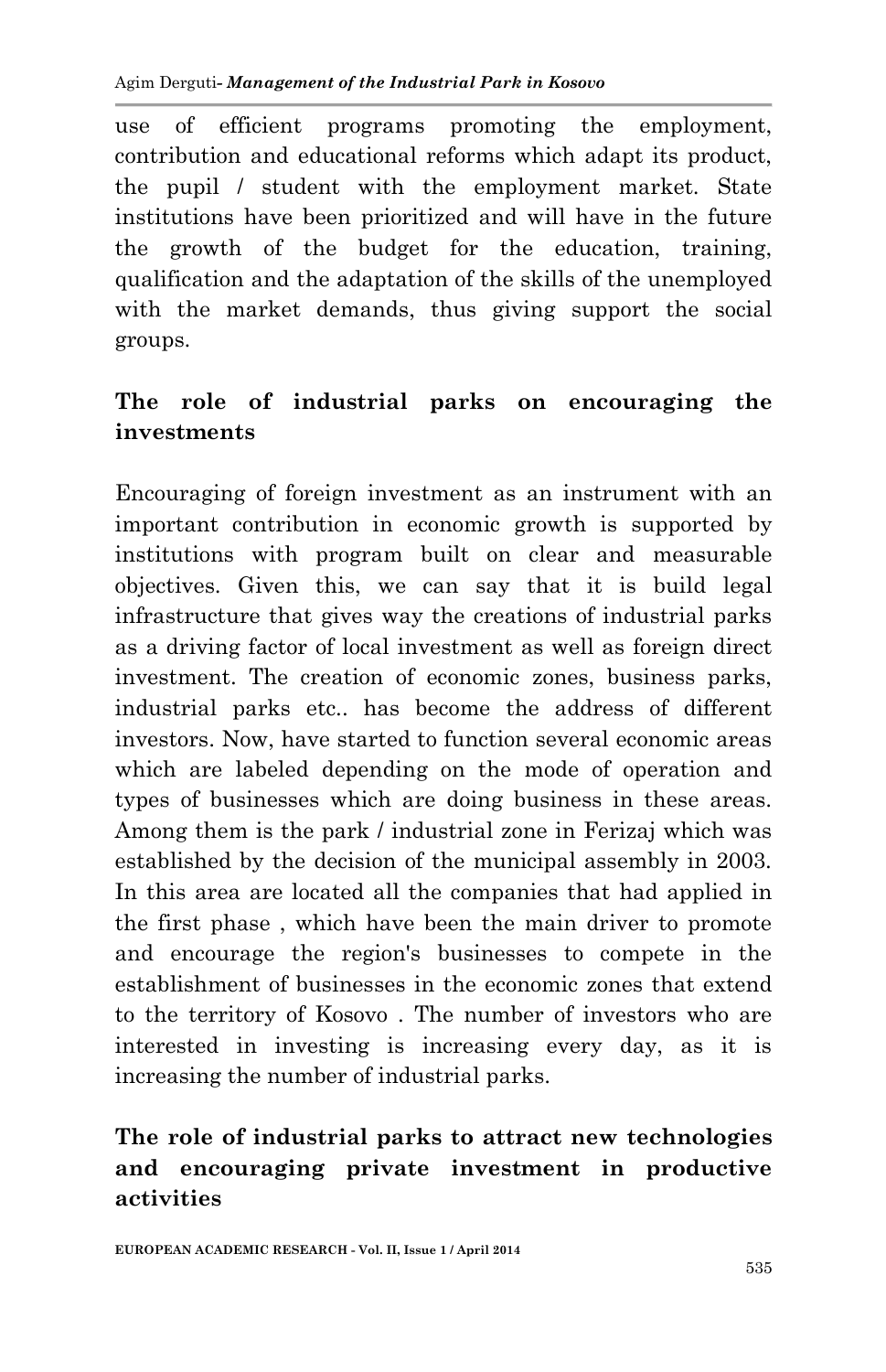Industrial parks of the period 2000-2013 appear as a reality that enjoy more and more attention and are spread not only in Kosovo but also in the region. Growth is influenced by the development of road networks, technological changes, and the development of control appliances with electronic information and over all the interest of businesses to industrial parks. Noting that the activities carried out mainly industrial parks character oriented and focus only on attempting to produce and being destined to accommodate businesses and manufacturing industries, warehouses and stores on park / industrial area in Ferizaj all businesses have the manufacturing character . All businesses firstly began work and on this case have installed manufacturing machinery belonging advanced technologies. Representatives of businesses besides that have brought machinery in the industrial part, they have also brought experience gained from developed countries and through that they have installed high working culture. There is a good cooperation between them as manufactured products can be part of any final product.

# **The impact of fiscal policy on the development of industrial parks**

Fiscal policy is known as a formulation process of taxes and public spending in order to generate incremental economic cycles and economic dispersion set with high employment and protected from inflationary cycles. So with the fiscal policy term we mean the way the government chooses to spend its budget in order to supply the citizens with public goods and services often referred to as "expenses ". These goods and services include public infrastructure, education, health, public safety, judiciary etc. Government attempts to find the best methods to finance these expenditures through various types of taxes such as VAT, customs duties, personal income tax, the taxes on corporate income, contributions for social security, etc. During the implementation of tax policies, actors attempt to secure low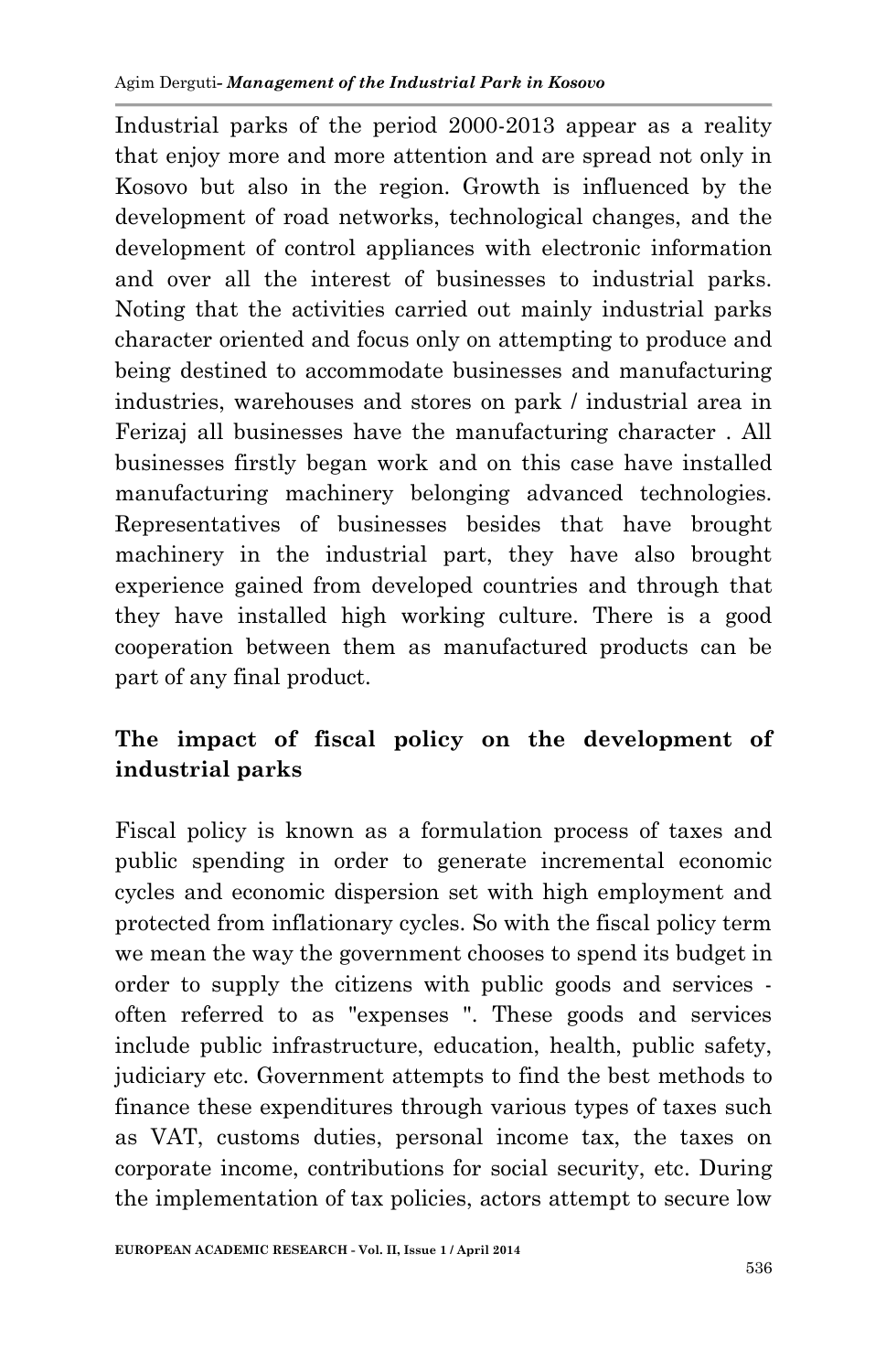tax charge and equal treatment for both businesses and for citizens. Fiscal policy objectives vary and may include:

- Allocation of public revenues (taxes),
- Macroeconomic stability,
- Promotion on economic growth
- Redistribution of incomes

Government programs that affect on economic development should be designed in a way to support private sector activity by providing a platform in favor of economic growth and employment. To determine - had a clearer picture of the challenges of industrial parks, has been developed a survey interview with a random sample of 35 persons (employees in businesses within the park). The aim of the study was to obtain the opinions of representatives of the business community about the activities of industrial parks in Kosovo. Answers to questions that had to do with fiscal policy, reflected in the diagram shown in Figure 1.



**Figure 1. Attitudes regarding fiscal policies**

## **The legal framework**

The existing legal framework affecting business activity results in an unsatisfactory quality thus it affects negatively the attraction of foreign investment and discourages the domestic investment. Non-quality regulatory framework has sparked a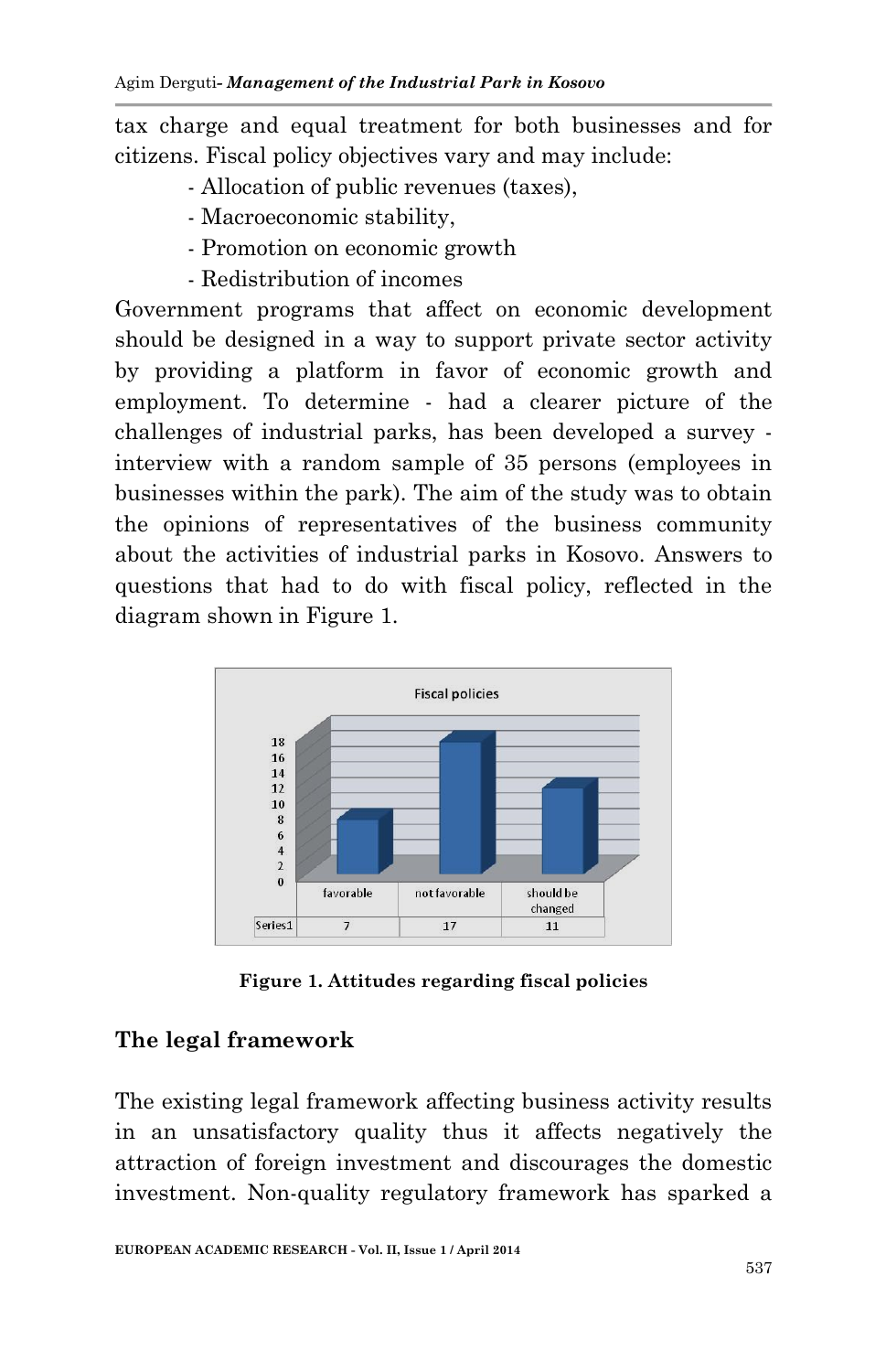high degree of informality in Kosovo's economy. Undertaken initiatives have been fragmented, lacking inter- ministerial coordination and lack of sufficient capacities for their implementation and monitoring. Kosovo's government had targeted to support small and medium enterprises, has adopted a law on economic zones and a variety of administrative guidelines that support these types of businesses, but the ultimate goal should be the creation of a functional and sustainable development and ongoing management of regulatory reform, systematic monitoring of all of its components and defining new measures needed in order to improve the business climate. The creation of institutions and procedures that would ensure a friendly environment, transparent and efficient for the businesses, will open the way to the creation, operation and financing of industrial parks as the main pillar of the modern economy are now small and medium enterprises (SMEs). In the European Union about 99 % of all enterprises are SMEs and they employ about 65 million people. These enterprises are the core of the innovation and the base of the economic development of a country. Same as the fiscal policy, part of the analysis of the questionnaire has been the legal framework as influencing factor on the development of industrial parks. Answers to questions that had to do with the legal framework are reflected in the diagram shown in Figure2.



**Figure 2. Attitudes regarding legal framework**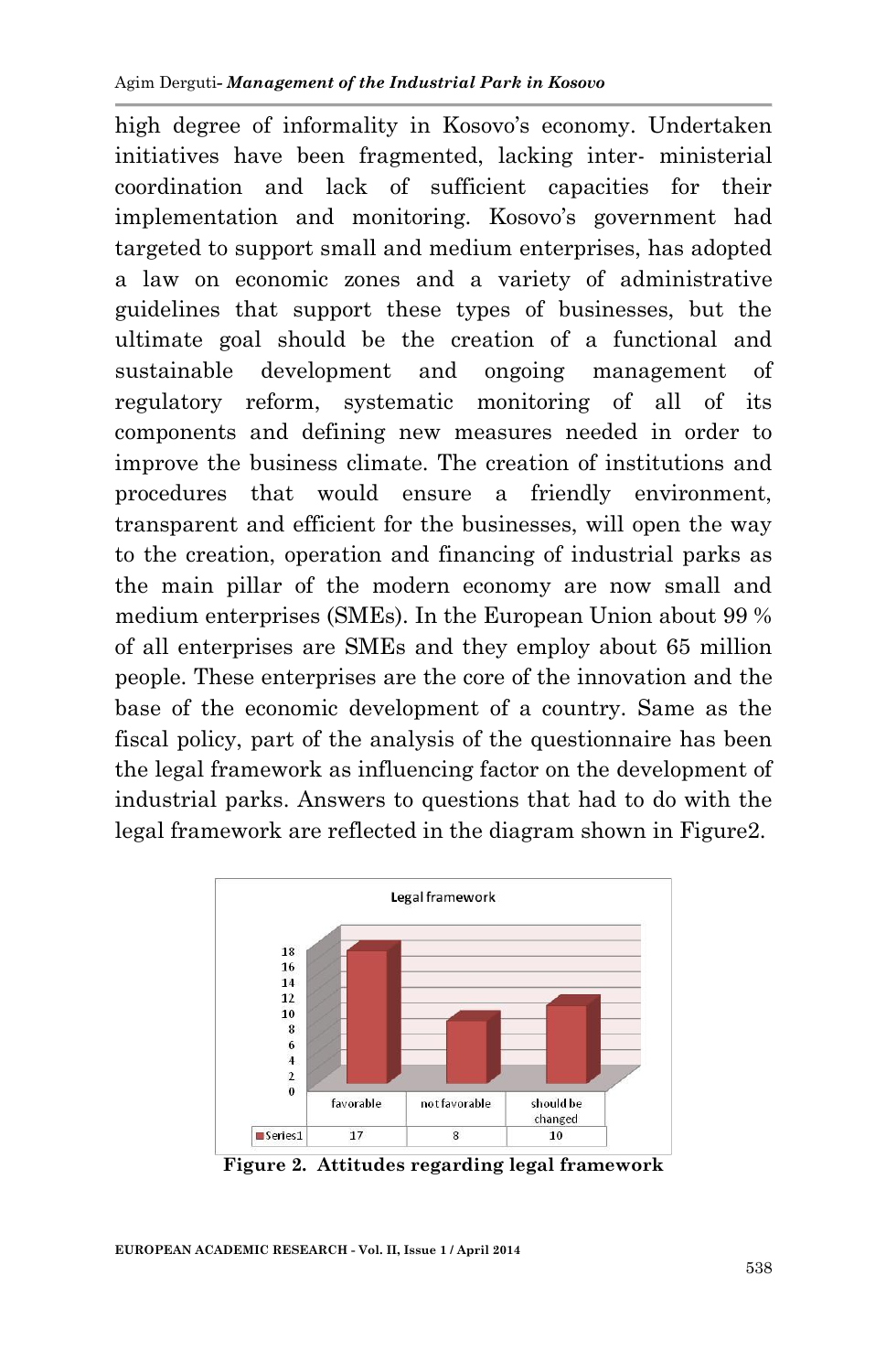# **Credit policies**

Although there are prerequisites for economic development , Kosovo is considered as a non favorable business place due to unfavorable credit policies, tax burdens , barriers that in the past these have led to the bankruptcy of some businesses , but have also been discouraging for new businesses. Experts estimate that the creation of a favorable climate for business development could be created only if there are created the preconditions for such a thing ,such as ;tax breaks and bank loan rates , which currently are not favorable . Despite the need for loans to businesses for capital investments, loans that offer commercial banks in Kosovo, have high interest rates, which range from 12 to 18 percent, which are the highest in the region. Credit policy in Kosovo have created not favorable situation for the development of businesses and the economy, not only the experts of the economy declare but also business representatives of Kosovo. In the questionnaires, the answers to the questions that had to do with the credit policy are reflected in the diagram shown in Figure 3.



**Figure 3 Attitudes regarding credit policies**

## **Conclusions and recommendations**

**EUROPEAN ACADEMIC RESEARCH - Vol. II, Issue 1 / April 2014** Contemporary concept for the creation of industrial parks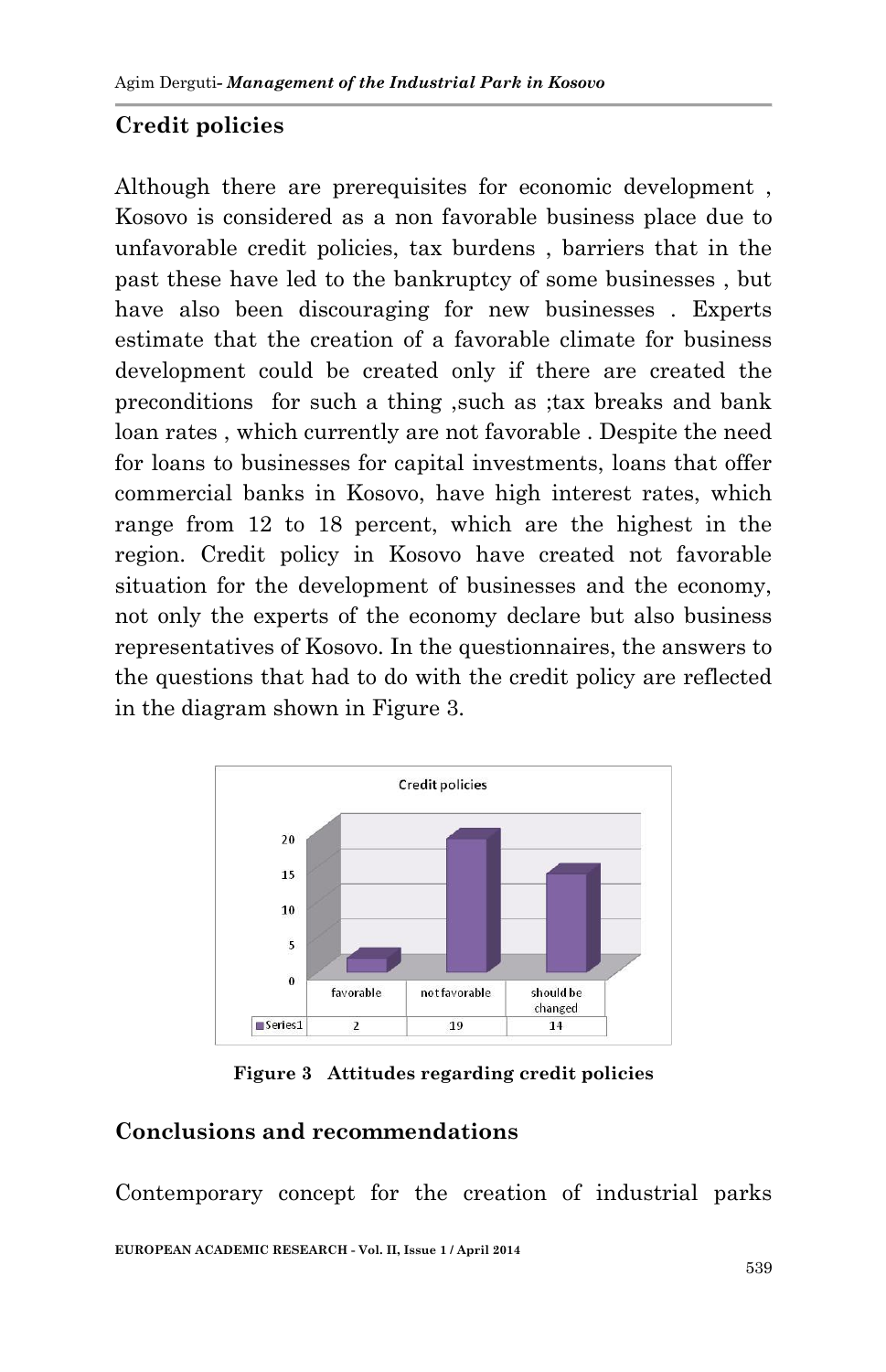primarily determines economic development and through economic development creates a higher standard of living. Industrial parks have shown success in the Western world, but the same expectation has Kosovo because has slowly begun to fulfill the necessary conditions in supporting industrial parks. Kosovo government except the legal infrastructure is developing strategies to eliminate various barriers and adjusting policies to support industrial parks. Industrial parks can contribute to industrial development in the context of an overall development strategy. Kosovo has the opportunity to take lessons from the historical evolution of industrial parks, by their strategic evolution and their success stories. Contrary to the current commitments, Kosovo has still some way to go in meeting the conditions for the creation, operation and financing of industrial parks, as an instrument of economic development. The main issues that deserve attention in the context of the recommendations are:

- Location of industrial parks to be in accordance with the economic structure of the region and its development opportunities,

- Availability of industrial facilities to be sufficient since it is a prerequisite in efforts to attract and expand investment

- In countries less attractive, local authorities take the responsibilities for the creation of the industrial park projects,

- Build comprehensive criteria and consistent principles on which is based the new fiscal policies in Kosovo,

- To broaden the tax base besides reviewing the tax burden so that these loads are in harmony with skills of the taxpayers groups to meet their tax obligations ,

- To be done the fiscal decentralization,

- To carry out the reduction of the fiscal burden and to facilitate business,

- Improving operational and managerial capacities within the tax administration, increase fiscal discipline and transparency,

- Central Bank to create a strategy for a credit policy ,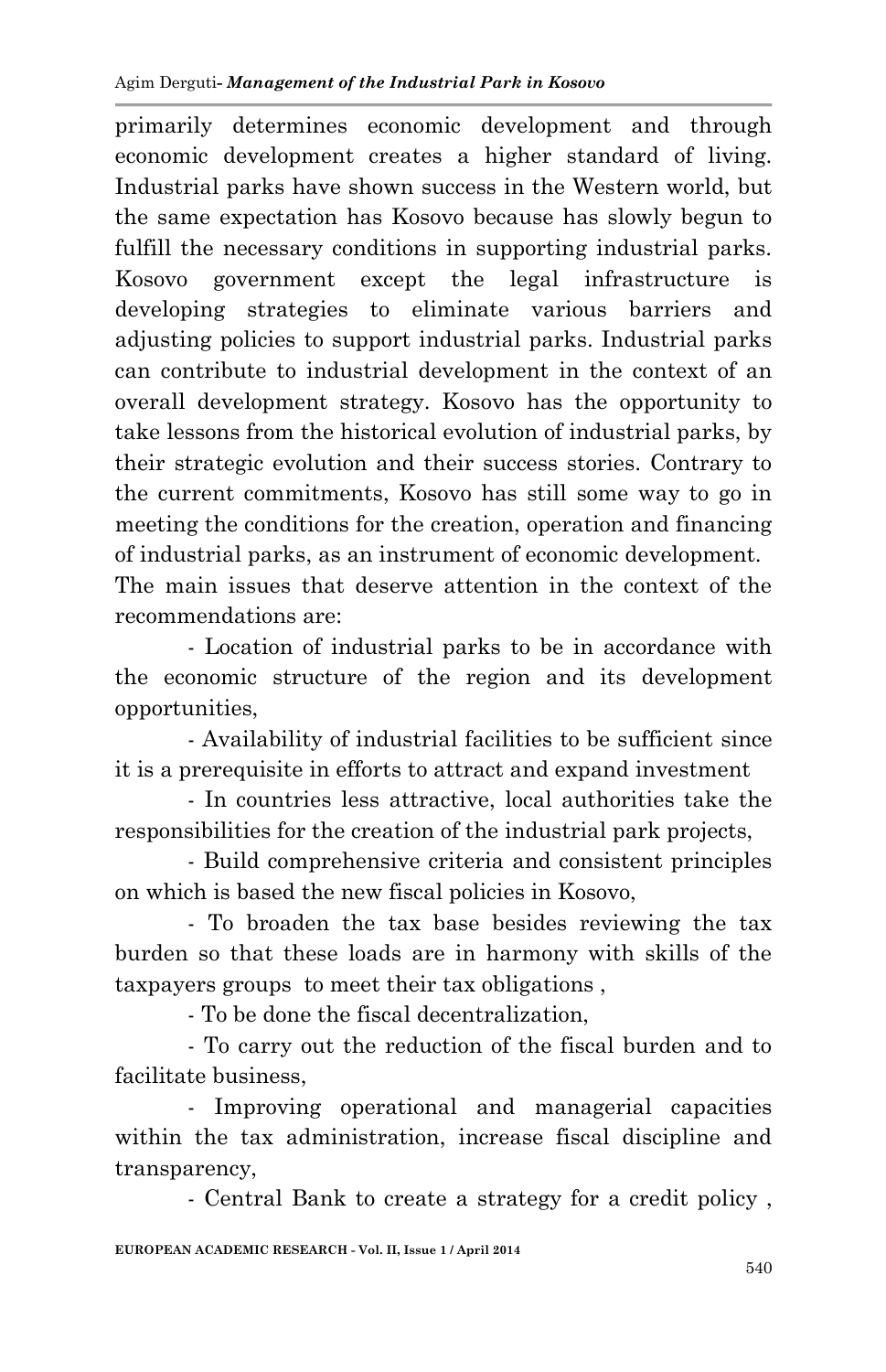which will define interest rates for certain areas , the review of which will be beneficial for the overall economic development of Kosovo .

-To be given importance the marketing and promotion of industrial parks.

#### **BIBLIOGRAPHY:**

- Becattini, G. M. Bellandi, L. de Propis. Eds. 2009. *A Handbook of Industrial Districts*. Northampton: Edward Elgar Publishing Inc.
- Bryer Murray, K. R. 2009. *Perspectives on the Municipal Role in Effectuating Sustainable Industrial Park Development and Operations*: *The Hamilton, Ontario Case*. Waterloo, Ontario, Canada.
- Chertow, Marian. 2000. "Industrial Symbiosis: A Review." *Annual Review of Energy and the Environment* 25.
- Cohen-Rosenthal, Edward, and Judy Musnikow. 2003. *Eco-Industrial Strategies.* UK: Greenleaf Publishing.
- Cote, R. and Hall, J. 1995. "Industrial parks as ecosystems." *Journal of Cleaner Production* 3(1–2).
- Cote, R.P. and Cohen-Rosenthal, E. 1998. "Designing ecoindustrial parks: a synthesis of some experiences." *Journal of Cleaner Production* 6.
- Curzon, P. 1981. *Industrial Policies in the European Community*. Macmillan, for the Trade Policy Research Centre, London, 1981.
- Eurobusiness Industrial Park. [Online]. Available: http://www.eurobusinessparc.ro/en/
- Europe INNOVA. 2008. "Promoting European innovation through clusters: an agenda for policy action." *The High Level Advisory Group on Clusters.*
- Geng, Y., Qinghua, Z., and Keitsch. M. 2003. *Eco-Industrial Development in China*.
- Gibbs, D.C. and Deutz, P. 2007. "Reflections on implementing